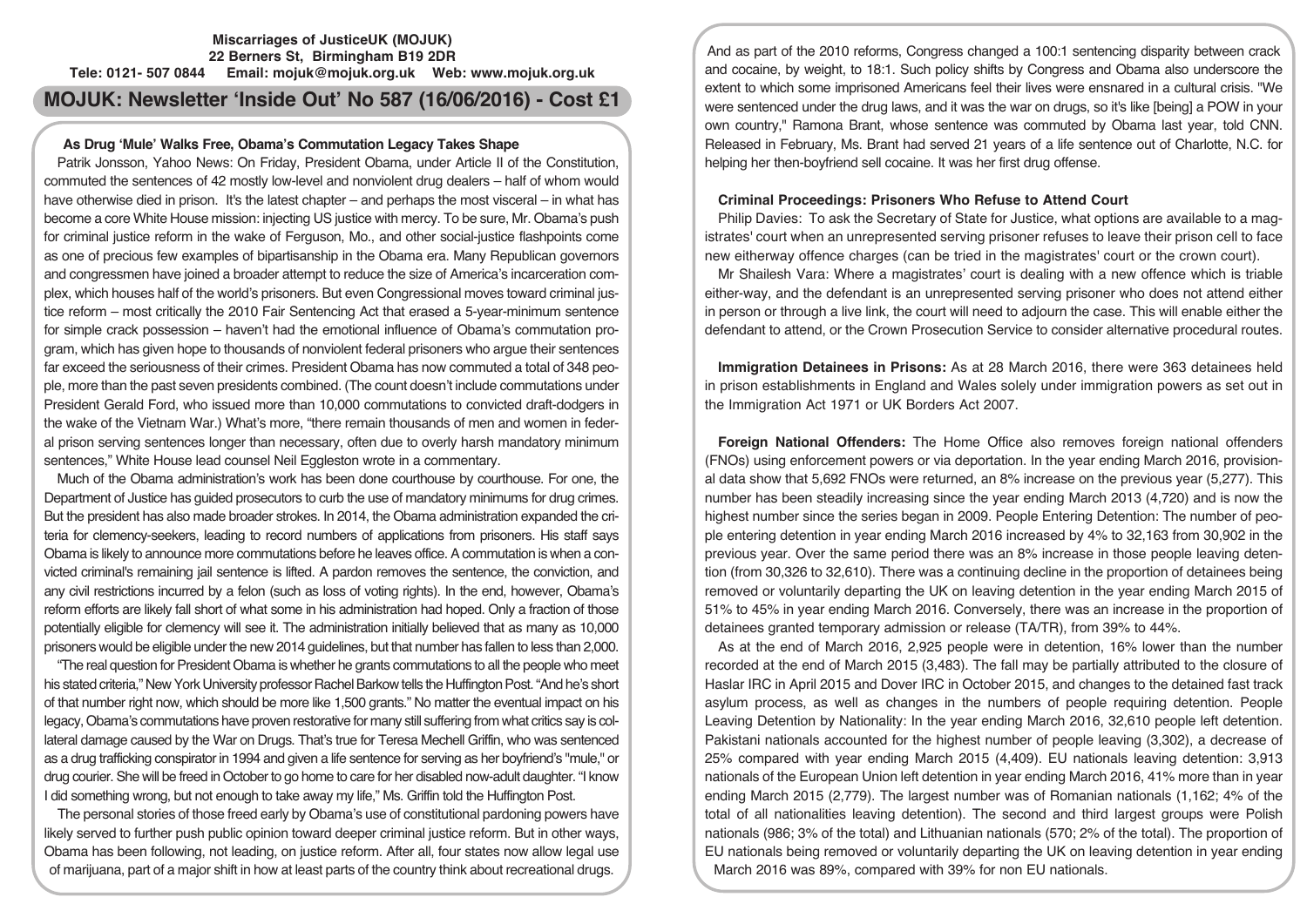### **HMYOI Parc Juvenile Unit – Areas of 'Safety' and 'Respect' Have Declined**

There was much to commend at Parc, but they needed to understand why safety had declined and act upon it, said Peter Clarke, Chief Inspector of Prisons. Today he published the report of an announced inspection of the young people's unit at the local prison in South Wales. Parc juvenile unit is a distinct and generally well separated part of the much larger prison, HMP/YOI Parc near Bridgend. The unit can accommodate 64 children, though 38 were there at the time of inspection. Its catchment area encompasses south and mid-Wales and much of south-west England. When it was last inspected in May 2014, inspectors found that young people were well cared for and experienced positive outcomes. During this more recent inspection, outcomes in the important areas of 'safety' and 'respect' had declined from 'good' to 'reasonably good'. Reception, safeguarding and child protection arrangements remained effective.

However, inspectors were concerned to find that: • 42% of children reported being victimised by staff, which had more than doubled from the 20% in May 2014; • only 55% of boys felt they were treated with respect by staff; • the use of force had tripled since the previous inspection, mostly in response to violent incidents; and • almost a quarter of the boys reported having been assaulted by other boys at Parc. Some of this level of violence was ascribed by staff to the destabilising effect of two particularly difficult children transferred into Parc during the autumn of 2015. If that was the case, managers need to be sure they have plans in place to stop it happening again. The leadership were committed to providing a safe and decent environment for children and there were many instances of good work, including: • boys accessed significantly more time out of their cell than at other young offender institutions, with regular association and exercise periods; and • segregation was rarely used, despite challenging behaviour. 18 recommendations from the last inspection had not been achieved and 4 only partly achieved. Inspectors made 44 recommendations at this inspection. Peter Clarke said: "Despite all the positive things that were happening at Parc, there can be no room for complacency, as the judgements in the areas of 'safety' and 'respect' have declined since the last inspection. I am sure the leadership at Parc will give this their full attention, and strive to return the establishment to its previous high performance in these key areas."

#### **Trying to Enforce Our Drug Laws is Like Catching Smoke**

*Jason Reed, Justice Gap:* We can often mistake drug law reform as being a simplistic issue, one in which we base arguments on the rights and wrongs of ingesting a drug. There's a linear logic: a harmful substance should be kept as 'illegal' because, by doing so, it creates a layer of protection to society. As cannabis reform takes hold across the globe, with four US states fully legalising and others – including Californians who will vote on the issue later in the year – preparing to grasp the nettle alongside positive reforms in Canada and Uruguay, we have to ask why the UK is moving backwards. 2016 has seen the UK introduce yet more legislation to deal with society's convoluted relationship with drugs. The Psychoactive Substance Act has been hastily drawn up and is much criticised. This new chapter, which has the intention of banning 'legal highs', has meant we are failing fast in our attempts to shore up our already collapsing flood defences. Instead of following global trends to regulate traditional substances such as cannabis, we now look to ban everything

It may be a surprise to learn that a group of legal, police and criminal justice professionals champion the cause to reform our drug laws. Existing (but crumbling) drug laws are blunt and outdated pieces of legislation which were constructed at a time where political rhetoric gazumped evidencebased policy making. If there's one thing we can perhaps agree upon is that it's essential to base laws on the best available evidence. LEAP UK (Law Enforcement Against Prohibition) is comprised of personnel that have held positions such as undercover police officers, MI5, chief constables,

army officers and a wide range of professionals working in the criminal justice system, all of whom advocate the complete overhaul of our drug laws in favour of regulated systems and social reform. If we pose the question: do you wish to legalise drugs? The answer may well be an emotive 'no'. But the question is based on logical fallacy. We really should be asking: would you like to see your friends and family criminalised for a substance of their choice? Would you hope to see the substance in question come from an ethical source, free from exploitation and domestic slave-trading? If your loved one was using a substance, do you hope for them to have a safer choice – a substance that's been subject to regulations, including labelling, dosage advice, and access to testing to prove the purity? And perhaps most of all, where would you prefer your loved one to purchase the substance of their choosing? A street vendor, where connections to gangsters are inevitable, or from one who is subject to trading standards and could lose their license if they do not conform to those basic standards (and where taxes are paid)?

The basic aim of a punitive policy is to act as a deterrent. But we know that such a proposition is highly debatable. In the closing moments of the coalition government, the International Comparators report was released – the most notable finding being that there's no relationship between the harshness of a country's laws and the level of drug use. Drug laws do not prevent drug use. So how do we become smarter on drugs as opposed to tougher on drugs? The argument needs to be made that we should not frame or place undue emphasis on the drugs themselves, but more about the people who choose to consume them. Should someone who likes a drink have the privilege of being allowed over someone who likes to have a cannabis joint? Or likes a pill to dance with? When scientific analysis of drug harms does not marry up to the societal perception of drug harms, are we setting ourselves up for a fall by basing drug laws on a mirage?

All the while we do have discriminatory drug laws based on arbitrary harm perceptions then we are in danger of marginalising ethnic and vulnerable groups. It is a fact that black people, despite not using drugs any more than white people, will stand to get stopped, searched, arrested and prosecuted at a significantly higher rate. We also see other vulnerable groups, such as medical cannabis consumers, subject to house raids and placed in harm's way from a Wild West drug market where they cannot seek protection from the police. And we must not forget those who have suffered abuse and mental illnesses who consume certain drugs to self-medicate – at a time where we're looking to be more understanding to the plight of mental health, we're effectively criminalising them. Trying to enforce drug laws is like trying to catch smoke. As our undercover operatives within LEAP UK will attest, we really do hand over all power to organised crime which currently reaps profits from a global industry worth \$320bn a year, and around £7bn to the UK. The law of the street is unforgiving and it's a climate that's only going to hot up – we're wilfully sending our loved ones into this world whether they consume 'illegal' drugs or not. With each layer of prohibition, just as with 1920s America, a new breed of criminality is born and ready to fight for territory. It's time we follow evidence and get smarter on drugs.

**Ready to Squawk:** A parrot who keeps repeating "Don't f\*\*king shoot!" could be called as a witness in the trial of his owner's killer. Martin Duram, 45, from Michigan, was shot five times in his home last May and his death remains under investigation. His wife Glenna Duram was discovered with a head wound at the same time, but survived. Duram's ex-wife, Christina Keller, now owns his parrot and claims it witnessed the murder. However, Newaygo county prosecutor Robert Springstead is not sure that the parrot's testimony will be accepted in court. He told Associated Press: "I'm not aware of any precedent for that."Certainly, as we work out way through the case, that may be something to look at, but I highly doubt there is any precedent for that."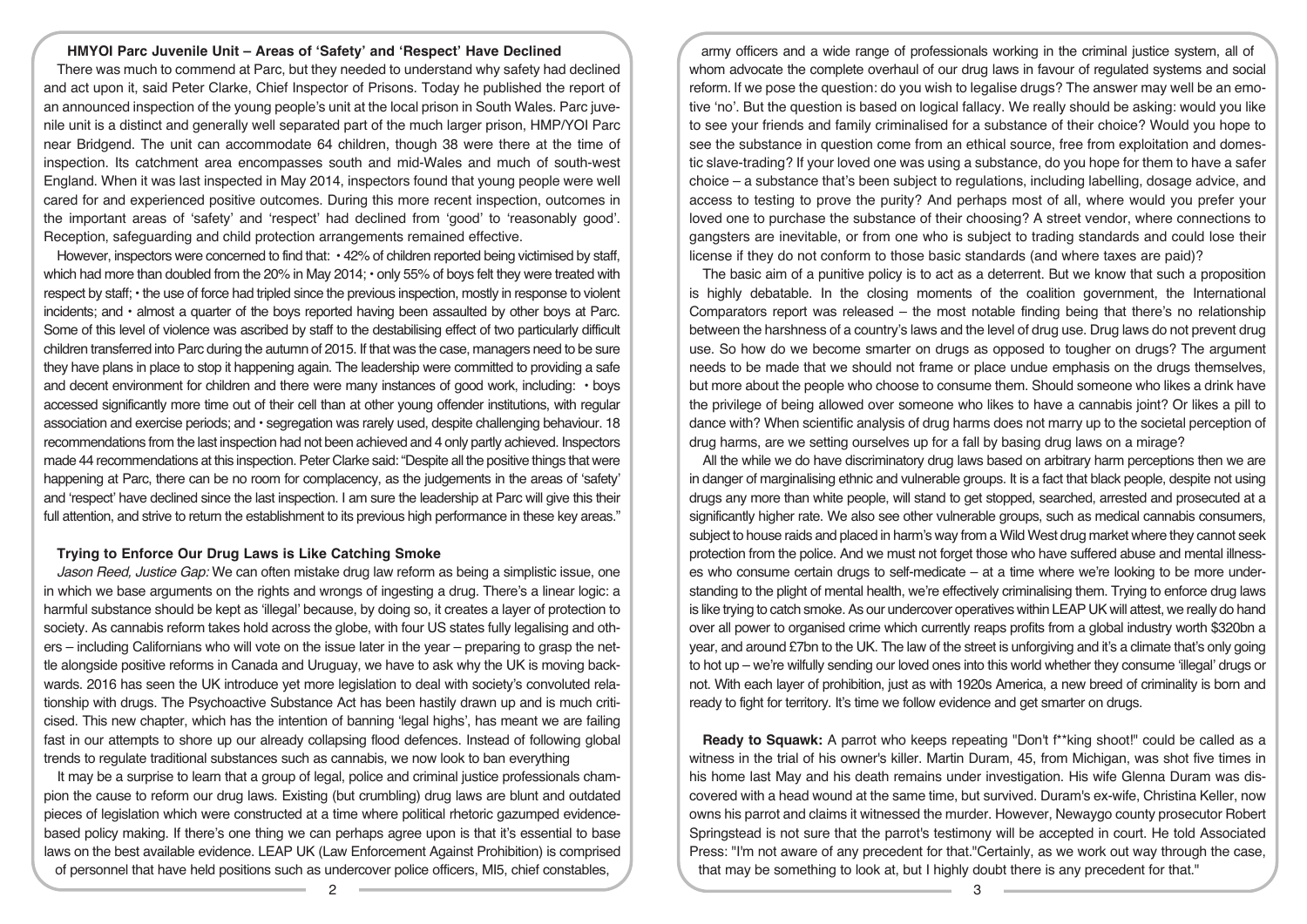#### **Met Police Required to Compensate Cherry Groce's Children For 1985 Shooting**

The High Court has ordered the Metropolitan Police Commissioner to compensate Cherry Groce's children for the harm caused to them as a result of the raid by armed police officers on their family home in 1985. At a hearing before Mr Justice Jay in the High Court on 24 May 2016, the Commissioner's attempt to avoid any liability for that harm was roundly rejected. Mrs Groce was shot and seriously injured in front of her young children during the 1985 raid, and she died 26 years later in 2011 as a result of those injuries. In July 2014, an inquest jury found that the shooting - and her death - was the result of serious and multiple failures at multiple levels of the Metropolitan Police: findings which were accepted by the Metropolitan Police Commissioner, who then offered a personal apology for the way in which the Met had "failed to meet [its} responsibilities and in doing so caused irreparable damage to a mother and her family". Having done so, the Commissioner then sought to avoid the implications of that apology, and for reasons that have never been properly explained he declined an invitation from the family to resolve their claim through mediation. He is now left with little option but to do so as a result of the High Court hearing, having been compelled to submit to judgment in favour of the family, with damages to be assessed. As the judge stated in open court at the conclusion of the hearing, "these Claimants deserve to be compensated'.

Cherry Groce's son, Lee Lawrence said: "The police deserved to be held accountable for what happened to us: what my sisters and I went through was real. We were children in the house at the time they came and shot our mother: we were exposed and witness to a traumatic experience which had a profound effect on our lives. The only choice we were left with was to stand up for what is right or to let it go. We chose to stand up and insist that the Commissioner had to answer for the wrong done to us. We invited him to accept responsibility for the irreparable damage that had been caused to us as admitted by him. It is to his shame that he tried to evade that responsibility, and he chose to force us to go to the court where he described our claim as 'an unfair and contentious attempt to gain from the shooting'. For our part, throughout this process, all we have asked is to be treated fairly, and we have maintained our dignity and integrity. We now look to the Commissioner to do the same, and we hope that he will find the courage and the strength to do so, even at this late stage. "

Raju Bhatt of Bhatt Murphy for the family said: "The Commissioner was invited to resolve the matter through mediation in the wake of the 2014 inquest, but he declined to do so for reasons that have never been properly explained. In the wake of his unbecoming and unsuccessful attempt to escape from his responsibilities, he now has another opportunity to accept this family's invitation to do the right thing by them. They have their renewed invitation to him to resolve this matter through mediation, and they hope and expect that he will do so in good faith. "

#### **Spice: 'The Biggest Health Problem Facing Prisons'** *Joanna Fleck, Justice Gap*

An NHS-commissioned report has raised fears of an ever-worsening epidemic of 'legal highs'. An ex-offenders' organisation, User Voice, spoke directly to current prisoners in nine jails across England and found these prisons were 'awash' with Spice, a synthetic cannabinoid which is highly addictive and has relatively unknown health effects but which has been linked to 39 deaths in prison. The report suggests that the effects of the drug  $-$  known as the 'bird' killer' because of its ability to make time pass in a blur for prisoners – are variable and often dangerous, with prisoners reporting emergency ambulance call outs on a regular basis. One prison governor interviewed called it the biggest health problem facing prisons. According to the report, Spice-related seizures in prisons in England and Wales have shot up from 15 in 2010

to an estimated 737 in 2014. There have been 39 reported NPS-related deaths in prison between 2013 and 2015. For the User Voice research a questionnaire was sent out to 684 prisoners in nine prisons and separate focus groups were conducted with some 120 prisoners.

The Psychoactive Substances Act came into force last week criminalising Spice and other variants of the drug. Inside prisons their ubiquitous presence is, according to the report, leading to inmate debts, bullying, sexual exploitation, mental health breakdowns and even death. Spice seizures in prisons in England & Wales climbed from 15 in 2010 to an estimated 737 in 2014. Prisoners listed associated problems such as addiction (73% of those questioned) with some calling it more addictive than heroin; debt (73%) with prisoners indebted to inmate dealers and, as a result they were often bullied and exploited; violence (62%); as well as physical and mental health problems.

The report (Spice: The Bird Killer – What prisoners think about the use of Spice and other legal highs in prison) recommended a therapeutic approach to treating addiction, rather than punishment, increased training for staff, and for resources also to be focussed on non-users as well as better use of peer support services. So profitable are these drugs inside that a former governor was quoted as saying that Spice was 'raining over the walls'. Apparently, dealers can afford to throw multiple packages into prison yards because they make enough profit from just one getting through security. The report also explicitly linked the increase in use of Spice with the cuts to the prison service. Fewer staff employed within prisons has, it was reported, meant less control over smuggling into prisons, by both prisoners and staff, as well as less control over prisoner behaviour. The increased time spent by prisoners in their cells was highlighted by User Voice as another factor in the increased use of psychoactive substances.

The fact that the presence of these drugs cannot be picked up on by conventional testing was given by almost seven out of 10 users as a reason for taking it in prison. So far there is no test for Spice, although the penalties for possession in prison is a maximum two year prison sentence. The widespread use of so-called 'legal highs' has been commonly attributed to attempts to relieve boredom and, as the nickname 'bird killer' suggests, make time in prison pass more quickly. This peerled enquiry found instead that Spice was more often used as a coping mechanism and to self-medicate. These substances were already banned in prisons, but the report suggests that the criminalisation outside of prison walls will only worsen the already dire situation behind them as the drug becomes more expensive and prisoner debts rise and desperation increases.

# **Jury Finds Numerous Police Errors Contribute to Death of Vulnerable Woman**

*Graeme L. Hall, Doughty Street Chambers:* Following a three week inquest at Warwickshire Justice Centre, a jury has returned a narrative conclusion finding that multiple police errors and omissions contributed to the death of Luisa Mendes. Luisa was a very vulnerable woman: she had a recorded history of being the victim of domestic violence and abuse. She had alcohol dependency, was unemployed, and homeless. In the lead up to her death, she had had repeated interactions with the police who had undertaken numerous inconsistent risk assessments. She had presented on a number of occasions at hospital with varying injuries. She was in and out of prison for petty criminal offending. The probation service suspected that she was being sexually exploited. Luisa resided on a casual basis with CT at his home. CT was also an alcoholic and has suspected Korsakoff Syndrome (alcohol induced dementia). Another individual with alcohol dependency and homelessness issues, NW, also stayed at the address. Both CT and NW had convictions for violent offending.

On 24 October 2012, Luisa rang 999 alleging that she had been and was being beaten or touched by NW. On two occasions during the call, the phone was taken from Luisa and the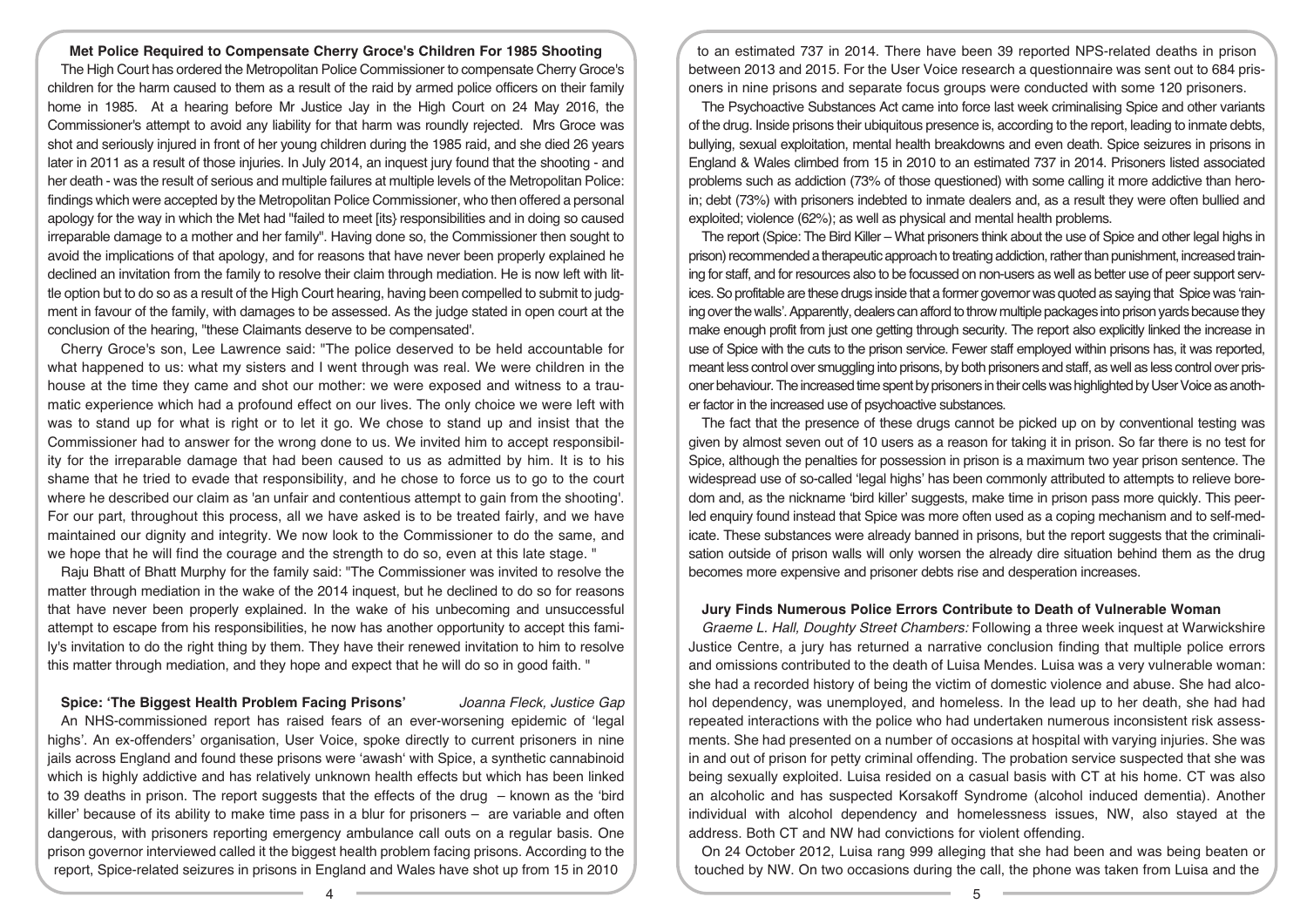line was cut. The 999 call handler recorded on the call log that Luisa was alleging assault but nonetheless categorised the call as one of "rowdy/nuisance" rather that "violence". The call was graded a "priority", thereby requiring a police response as soon as possible or within one hour. The intelligence checks which were uploaded to the call log gave a partial picture of Luisa as being "drunk" and "violent". Her vulnerable history was not documented at all. The 999 call was transferred to police staff responsible for dispatching police resources, known as "controllers". Three controllers failed to pick up on the repeated allegations of assault and the incorrect call categorisation. They all accepted that had they properly interrogated the call log, they would have recategorised the call to one of "violence". The controllers' assessment of the call log was that Luisa was the troublemaker and that it was a verbal altercation.

The three controllers failed to dispatch police resources as soon as possible or within the hour. This is despite police resources being available and the incident log turning a different colour once the permitted deployment period had expired. Over 2 ½ hours after the call was transferred to the controllers, two of the controllers decided that the call required a "scheduled response". The call was subsequently downgraded and the incident was deferred until the next morning. The controllers accepted that they had no power to defer a priority incident without a supervisor's agreement. The control room Inspector failed to identify that a priority call had exceeded its deployment time. The Inspector's evidence was to the effect that priority calls with a grading of "rowdy/nuisance" would not be picked up by an inspector or supervisor, although "violent" priority calls would. On 25 October 2012, Luisa Mendes was found dead at CT's home, lying on the bathroom floor. The jury found the medical cause of death to be catastrophic bleeding to her abdomen from a rupture to her spleen, which was caused by deliberate third party trauma. Following her death, both CT and NW denied assaulting her. CT subsequently gave an interview in March 2013 admitting that he had repeatedly punched Luisa to the stomach.

During the course of the Inquest proceedings, the Chief Constable and those representing the police staff argued that an Article 2 ECHR inquest was not required. On behalf of Luisa's brother, it was argued that an Article 2 ECHR compliant inquest was required on the bases that (i) there were arguable systemic breaches of the obligation to put in place effective systems to protect life, and (ii) that the police had failed to respond to a real and immediate risk of violence (and associated threat of injury) in the context of a woman with a background of known domestic violence (following the Court of Appeal's decision in Michael v Chief Constable of South Wales). Following extensive legal argument, the Coroner eventually ruled in April 2016 that there were arguable breaches of the general duty to put in place effective systems to protect life and ordered that there be an Article 2 ECHR compliant inquest. On day four of the inquest, Queen's Counsel representing CT (pro bono) sought to have the inquest adjourned so as to secure funding. The Chief Constable (represented by Queen's Counsel and junior counsel) and the police staff (represented by experienced junior counsel) supported the application; while Luisa's family opposed it. The Coroner agreed with the family that the application was inappropriate, late and that the prospect of funding was remote. The Coroner accordingly refused the application.

Following the conclusion of the evidence, and having heard over 20 witnesses, including the Chief Superintendent of Warwickshire Police, those representing the Chief Constable and the police staff argued that a judgemental narrative ought to not be left to the jury. They argued that, owing to the diseased nature of the spleen, coupled with the purported unreliability of the evidence of CT and NW, a jury could not conclude that the rupture to the spleen was caused by third party trauma. Further, the other parties argued that the jury could not conclude that prop-

er police intervention would have made any difference to the outcome. Agreeing with the Family, the Coroner dismissed those arguments and found that the jury could safely conclude that Luisa was assaulted; that the assault caused the spleen to rupture; and, that proper police intervention may have resulted in a different outcome. After a day and a half of deliberations, the jury unanimously concluded that there were police errors and omissions in (i) the call categorisation, (ii) the handover procedures for the police controllers, (iii) the deferral of the 999 call, (iv) the police computer systems, and (v) the supervision of the police staff. The jury concluded that these errors or omissions possibly caused or contributed to Luisa's death. The Coroner has stated his intention to issue a Prevention of Future Deaths Report, although those representing the Chief Constable continue to seek to limit the ambit of that report. Luisa's family was represented by Graeme Hall, instructed by Nancy Collins of Irwin Mitchell Solicitors.

### **US Justice Dept. to Tighten Rules on Testimony by Scientists**

*Eric Lichtblau, New York Times:* The Justice Department, stung by reports that F.B.I. scientists have often vastly overstated their level of certainty in matching hair samples and other evidence, issued new rules on Friday meant to ensure that the experts' testimony in criminal cases is "supported by sound science." The new rules, which have yet to be made final, are the latest in a series of steps that the Obama administration has taken to address the problems, including those revealed in a preliminary review last year of F.B.I. testimony in hair-sample cases. That analysis, which examined 268 criminal cases from 1985 to 1999, found flawed testimony in more than 95 percent of them. More than a dozen of the defendants have been executed or have died in prison.

The guidelines issued on Friday 3rd June 2016, provide a framework for F.B.I. testimony involving seven types of forensic evidence, including body fluid, fingerprints and footprints. They seek to inject a more realistic measure of doubt in courtroom testimony. No longer, for instance, would F.B.I. forensic witnesses be allowed to testify that there was a "zero error rate" in comparing one fingerprint to another, or that one sample of blood was a certain match to another. Instead, they would be required to testify how likely or unlikely a match was found to be, within an "acceptable range of opinions." Once the rules are formally adopted, they "will clarify what scientific statements our forensic experts may  $-$  and may not  $-$  use when testifying in court and in drafting reports, in turn strengthening the integrity of our system over all," said Sally Q. Yates, the deputy attorney general.

A spokesman for the F.B.I. laboratory in Quantico, Va., declined to comment on the guidelines, which would also apply to the Drug Enforcement Administration and the Bureau of Alcohol, Tobacco, Firearms and Explosives. While the guidelines are highly technical, the existing rules have had a real-life impact in many criminal cases. The Justice Department has offered new testing to hundreds of surviving defendants in cases marred by errors in hair-sample testimony, and a few of them have already been exonerated. The department is continuing to examine whether errors were made in testimony involving other types of forensic evidence as well.

Peter Neufeld, a founder of the Innocence Project, a defense advocacy group that has pushed for greater scrutiny of F.B.I. forensic methods, said the new guidelines were a welcome step. "It's remarkable that they didn't do this for many years," he said. "But frankly, they should be applauded for recognizing that mistakes were made and that they have a duty to correct those mistakes." The Justice Department is giving outside scientists and members of the public a chance to weigh in on the proposal before it is made final later this year. Mr. Neufeld said he wished that the Justice Department had brought in outside scientific feedback long before this, rather than relying on in-house specialists. He predicted that outside scientists, once they finish their review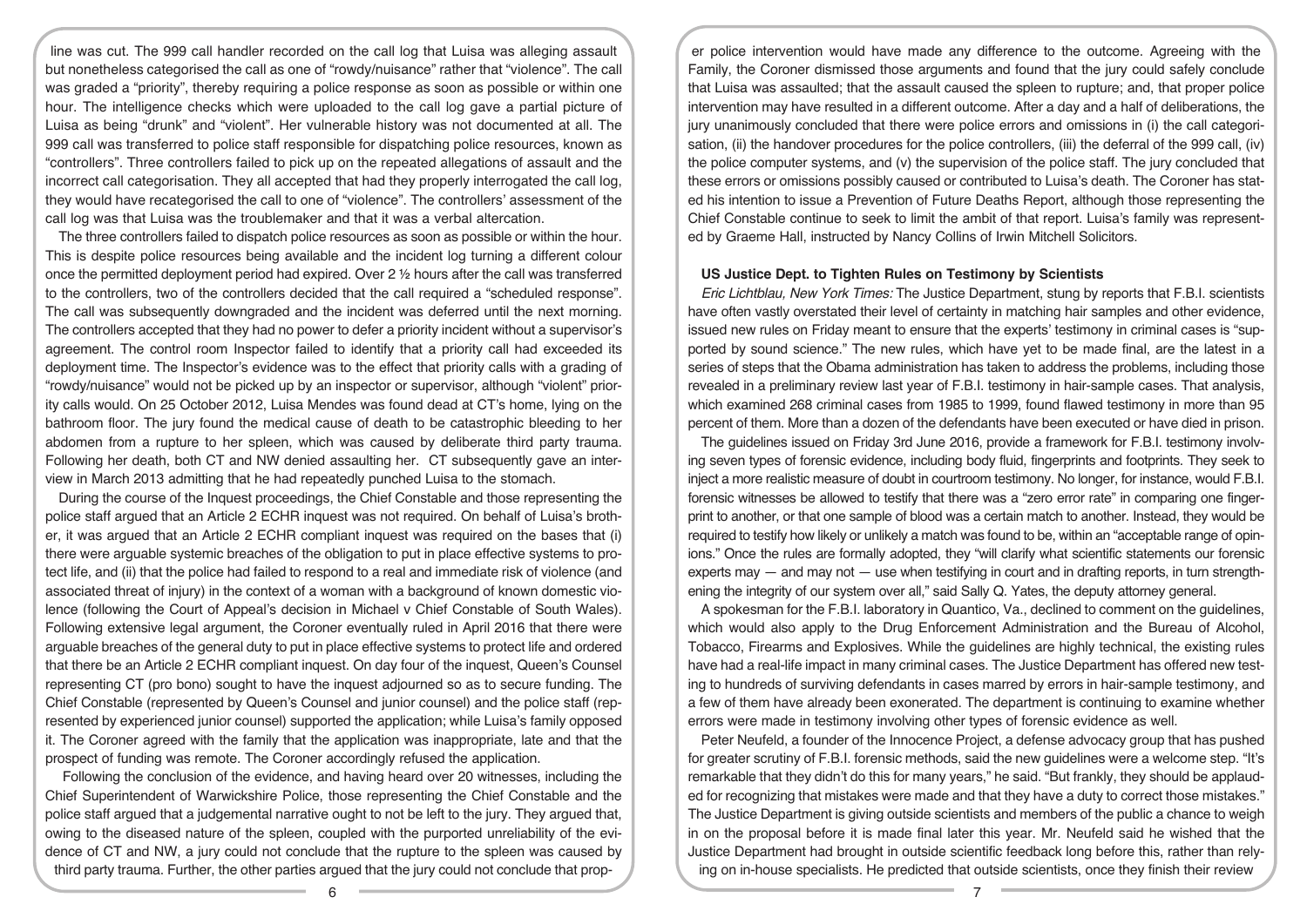of the framework proposed on Friday, would have "significant and substantial concerns." Questions have flared for years over the accuracy of the F.B.I.'s courtroom testimony involving some types of forensic evidence. A 2009 study by the National Research Council found "no scientific support" for positively identifying a suspect from a hair sample, and additional scientific reviews and news media reports since then — most notably in The Washington Post — have raised still more questions. The Justice Department plans to release a second set of proposed guidelines this summer regarding courtroom testimony involving DNA, explosive devices, hair analysis and handwriting. Scientific experts consider DNA — which first became widely used in courts in the 1990s — to be the only near-certain indicator of a forensic match. While other types of physical evidence are considered helpful in comparing samples and ruling suspects in or out of an investigation, they are considered far less certain.

## **Judge Failed to Consider'Welfare of Child Offender' When Sentencing For Sexual Offences**

*Scottish legal News:* A youth who was found guilty of raping two boys and sentenced to six years' detention has had his sentence quashed and substituted with a custodial term of five years and an extension period of three years following an appeal. The Criminal Appeal Court ruled that the sentencing judge erred in failing to take into account the "welfare" of the child offender and the need for the teenager's "rehabilitation and reintegration" into society, and that she erred in deciding not to impose an extended sentence. The Lord Justice Clerk, Lady Dorrian, sitting with Lady Paton, heard that the appellant Adam McCormick was convicted at the age of 17 of two serious sexual offences committed against two boys between the ages of 7 and 11 when he himself was 14.

The sentencing judge considered that an adult offender could well face a sentence of nine years for such offences, which was consistent with a term of 8-13 years set out in the Sentencing Guidelines for England and Wales. The appellant was described as constituting a "moderate risk of reoffending", having a supportive family, would be released under licence in due course and would be subject to the notification requirements of the Sexual Offences Act 2003. To reflect the age and immaturity of the appellant a substantial reduction from the starting point of nine years was required, so the judge sentenced him to six years detention, but she did not consider that an extended sentence was required.

However, counsel for the appellant submitted that the trial judge had erred in commencing with the sentence which might be appropriate for an adult offender and should instead have started by looking at what was an appropriate sentence for someone of the appellant's age. It was argued that when sentencing a child it was necessary – while taking into account the requirements for retribution, deterrence and the need to protect the public – also to take into account as a primary consideration the "welfare of the child" and the "desirability of reintegration into society", but that the judge failed to do so. Counsel also submitted that the whole circumstances and the terms of the criminal justice social work report were such that the trial judge also erred in not imposing an extended sentence.

The appeal judges observed that while it was "not illegitimate" in sentencing a child to consider the sentence which an adult offender might attract, the court must also have regard to the "best interests of that child as a primary consideration" and the" desirability of the child's reintegration into society". Delivering the opinion of the court, the Lord Justice Clerk said: "Other than to the extent that his youth made him less blameworthy than an adult, it is not clear that the trial judge had in mind any of these important factors – the welfare of the child offender, the need to facilitate rehabilitation and reintegration into society. It does not seem that she considered

these factors at all, merely allowing a discount from an appropriate adult sentence to allow for immaturity. In that regard we consider that she erred. Moreover, we are also satisfied that she erred in concluding that this was not a case where an extended sentence was necessary. Her reasons for so concluding were the assessment of a moderate risk of re-offending, a supportive family background, and the prospect of gaining education when in custody. She also noted as protective factors that on release the appellant will be subject to licence conditions and subject to registration under the Sex Offenders Act. However, as the trial judge also noted, the criminal justice social work report also highlighted the appellant's denial of the offences as a considerable concern, and one which limited the scope of offence focussed work which could reduce risk. In our view this is a significant factor in determining the extent to which an extended sentence might be necessary to protect the public from serious harm. Such persistent denial in these circumstances hampers the assessment of risk, and means that an assessment of risk as 'moderate' requires to be viewed with some caution, even where other protective factors are in place. We note that the criminal justice social work report states that the appellant 'requires a moderate level of supervision in order to assist him to desist from further acts of sexual behaviour'. He has a lack of insight into his behaviour, which is troubling."

Lady Dorrian added: "Against the whole background of the terms of that report allied to the very serious nature of the offences, committed by one so young, and giving due respect to the discretion of the trial judge, we are unable to agree that this is a case in which an extended sentence was not necessary for the protection of the public. In selecting the appropriate custodial term of an extended sentence, the court has had regard to the fact that the extension period is specifically designed to reduce risk. The overall sentence requires to be considered. In the circumstances we consider that an appropriate sentence would be an extended sentence consisting of a custodial term of five years with an extension period of three years."

# **Judge Suing Ministry of Justice Says he Has Been Denied a Fair Hearing**

*Owen Bowcott, Guardian:* A judge facing a disciplinary hearing has complained he is being denied a fair hearing because he has been told he cannot be legally represented or call witnesses. Judge Peter Herbert, chair of the Society of Black Lawyers, has written to the lord chief justice, Lord Thomas of Cwmgiedd, objecting to the proceedings of the judicial panel, which is due next month to deliberate on remarks he made about racism and the judiciary. The dispute relates to a speech he made at a rally in Stepney, east London, in April last year. Herbert commented negatively about the decision to bar the former mayor of Tower Hamlets, Lutfur Rahman, from holding public office for five years and claimed that racism was present in parts of the judiciary. He said in the speech: "Racism is alive and well and living in Tower Hamlets, in Westminster and, yes, sometimes in the judiciary." His speech is alleged to amount to judicial misconduct because it strayed into commenting about politics, conflicting with his duty to show impartiality.

Herbert says he has been informed that the hearing in July will last only two hours, that he may not be legally represented and cannot call any witnesses. The judge, who sits as a parttime recorder and in immigration and employment tribunals, is separately suing the Ministry of Justice for race discrimination. In a statement released on Tuesday, Herbert said: "It is simply unacceptable to suggest that a part-time judge, no matter how junior, should be told to resort to an employment tribunal or refer to the judicial conduct ombudsman to seek redress. As one of the few judges of African descent in the United Kingdom, who sits in three different jurisdictions, with a consistent record of fighting within the system for justice and equality, to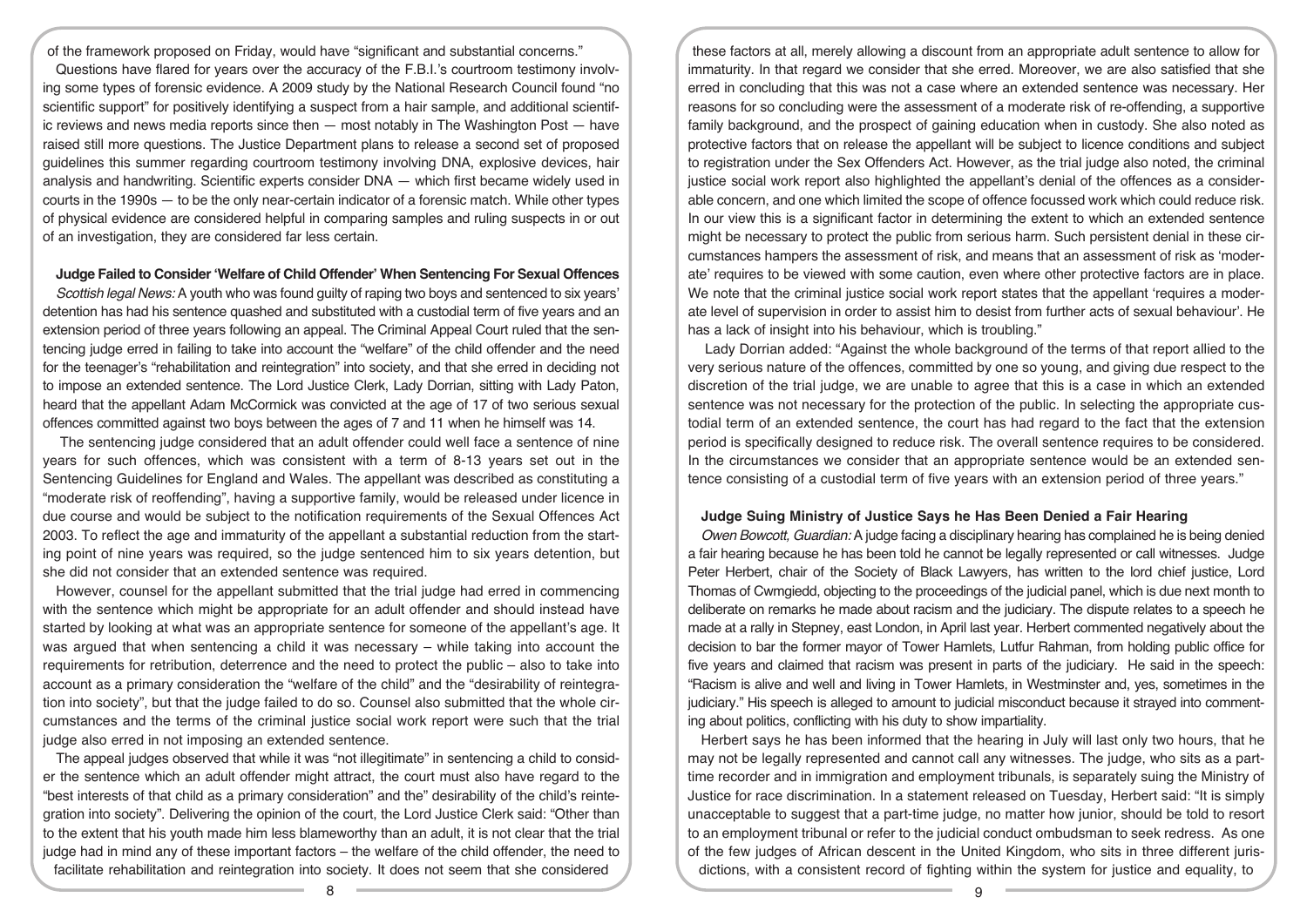be treated in this manner is a disgrace. If this panel are permitted to abridge my right to a fair hearing that sends a very strong message to all members of the African, Caribbean and Asian community that we are simply not equal before the law. I do not expect to be treated above the law that applies to other judges but I do expect to be treated equally."

His letter to the lord chief justice also complained that the judicial conduct investigations office (JCIO) repeatedly addressed him "without any reference to my OBE". Imran Khan, the prominent London solicitor who represented the family of Stephen Lawrence, said: "It is a disgrace that any judge should have his rights to a fair disciplinary hearing limited in this manner. Even an ordinary employee or office holder has the right to call witnesses, in his own defence. The intention must be to dismiss his representations without even the fig leaf of impartiality. This is a real slap in the face not just for Herbert OBE but for the right of all our communities to obtain a fair hearing."

**Unholy Row:** A tired and emotional parish priest screamed that he enjoyed diplomatic immunity on behalf of the Vatican while drunkenly brawling with police and a paramedic. Gareth Jones, 36, was convicted after the bizarre incident in central London. A paramedic who tried to rouse a drunken Jones, passed out in his clerical frock, was treated to expletives and a growled threat before the man of God assaulted him. He had reportedly consumed around 53 units of alcohol beforehand. When a police officer intervened, Jones began to yell that he had diplomatic immunity, according to the Mirror. Recalling the exchange in court, prosecutor Edward Aydin said: "The officer says 'which embassy?' and he says: 'The Vatican, you're f\*\*ked.' "He is growling, makes no attempt to respond to a caution, and continues to shout that he has diplomatic immunity." Mr Aydin added: "I'm not sure if he has anything to do with the Vatican because he is with the Church of England." Jones was ordered to pay £700 in fines, £200 compensation to the police officer, £200 compensation to the paramedic, £85 prosecution costs and a £35 victim surcharge. *Scottish Legal News*

#### **Removal of Foreign National Offenders and EU Prisoners** *Hansard, 06/06/2016*

Since 2010, the Government have removed over 30,000 foreign national offenders, including 5,692 in 2015-16—the highest number since records began. The number of removals to other EU countries has more than tripled, from 1,019 in 2010-11 to 3,451 in 2015-16. We aim to deport all foreign national offenders at the earliest opportunity; however, legal or re-documentation barriers can frustrate immediate deportation. Increased rates of detection can also lead to the population of foreign national offenders increasing despite a record number of removals.

Over 6,500 of the FNOs in the UK are still serving a custodial sentence. The Ministry of Justice has been working to remove EU prisoners under the EU prisoner transfer framework decision, which is a compulsory means of prisoner transfer that allows us to send foreign criminals back to their home country to serve their sentence. The record number of FNO deportations we have achieved has been due to changes made by the Government. We have reset the balance between article 8 of the European convention on human rights and the public interest in deportation cases. We have also introduced a "deport first, appeal later" power, which means foreign national offenders may appeal against deportation only from their home country, unless they will face a real risk of serious irreversible harm there. More than 3,500 foreign national offenders have been removed since that came into force in July 2014, and many more are going through the system.

The police now routinely carry out checks for overseas criminal convictions on foreign nation-

als who are arrested, and refer them for deportation. In 2015, the UK made over 100,000 requests for EU criminal record checks—an increase of 1,100% compared with 2010—and in December, the European Council agreed that conviction data relating to terrorists and serious and organised criminals should be shared systematically. We must never give up trying to improve our ability to deal with FNOs and tackle the barriers to deportation: we have just legislated to GPS-tag FNOs who are subject to a deportation order, and we are legislating to establish an FNO's nationality as early as possible to avoid delays during deportation proceedings.

Before 2010, there was no plan for deporting foreign national offenders. Their rights were given a greater priority than the rights of the public here, and they were routinely abusing the appeals system to avoid deportation. This Government have put in place a strategy for removing foreign national offenders, which is increasing removals, protecting the public and saving the taxpayer money.

## **Law Requres a Periodic Review of Tariff For a Detainee at her Majesty's Pleasure**

*Preamble by Justice Jeremy Baker in the cases of "F" and James Bonelli:* A Judge will be required to conduct a periodic review of tariff for a detainee at Her Majesty's Pleasure in accordance with the House of Lords judgment in the case of R (Smith) v Secretary of State for the Home Department 2005 UKHL 51. The Legal Framework: In the case of Smith, the House of Lords held that the tariff for a person sentenced to be detained during Her Majesty's Pleasure may be reduced, on reconsideration, if there is clear evidence of exceptional and unforeseen progress. There are three possible grounds on which to reduce the tariff: i) The prisoner has made exceptional and unforeseen progress during the sentence. ii) The prisoner's welfare may be seriously prejudiced by his, or her, continued imprisonment and the public interest in the offender's welfare outweighs the public interest in a further period of imprisonment lasting until the expiry of the current tariff. iii) There is a new matter which calls into question the basis of the original decision to set the tariff at a particular level

The current "Criteria for reduction of Tariff in respect of HMP detainees", provides guidance upon the matters which may be considered of assistance when considering whether an offender has made exceptional progress in prison, namely, 1. An exemplary work and disciplinary record in prison; 2. Genuine remorse and accepted an appropriate level of responsibility for the part played in the offence; 3. The ability to build and maintain successful relationships with fellow prisoners and prison staff; and 4. Successful engagement in work (including offending behaviour/offence-related courses) with a resulting reduction in areas of risk. Moreover, the guidance makes clear that all of these matters should ideally have been sustained over a lengthy period, and that to reach the threshold of exceptional progress there would also need to be some extra element to show that the offender had assumed responsibility and shown himself to be trustworthy, which may well be demonstrated by the offender having done good works for the benefit of others over a sustained period of time.

My role is to review the current tariff and, if appropriate, to recommend a reduction based on one or more of those criteria. The Lord Chancellor and Secretary of State for Justice have agreed to honour any recommendation made.

## Review Of The Tariff Of "F"

In reviewing the current tariff in the present case it is to be appreciated that I am limited to a consideration of the progress and development of the offender whilst he has been in custody. Nothing I say reduces the seriousness of this offence of Murder, or diminish the consequences of it for the victim's family and friends. Without doubt this was a dreadful crime, and the consequences of it terrible. However, in relation to the first of the criteria, what I have to do is to consider whether, dur-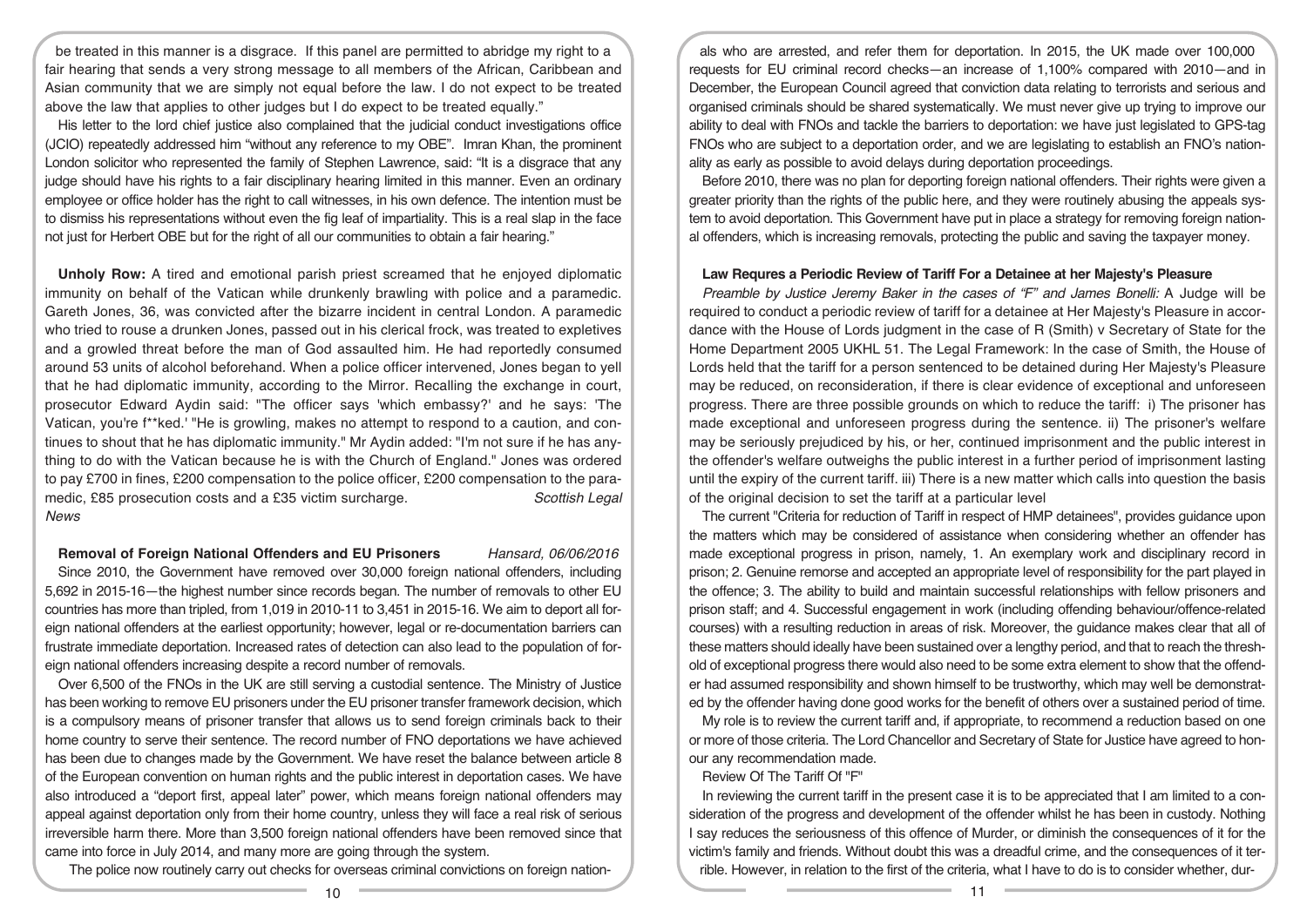ing his period in custody, the offender has demonstrated exceptional and unforeseen progress, resulting in a significant alteration in his maturity and outlook since the commission of the offence and consequently whether, compared with the date of sentence, there has been a significant reduction in the level of risk posed to public safety such as to warrant a reduction in tariff.

Any reduction of course would not mean that the offender will necessarily be released any sooner that he would otherwise have been. Whether or not there is a reduction in tariff, the offender will not be released unless and until the Parole Board assesses him to be safe for release. However, a reduction in the tariff would mean that the Parole Board could consider whether he is safe for release earlier than it would otherwise be able to do so.

Conclusion: When F entered custody at the age of 14 there is no doubt that he was a dangerous individual. The dreadful nature of his offences attest to that, as do the significant number of risk factors which contributed to it, including his troubled childhood, the negative effect of his father's own views and lifestyle, and his consequential attitude to perceived threats, namely the use of significant violence, including the use of knives. It is from that low base, that his progress in custody falls to be judged. In many ways it is fortunate for F that his offending took place whilst he was still so relatively young, prior to the ongoing effect of those risk factors becoming so entrenched within his character, that any amount of cognitive behavioural work may have been insufficient to turn the tide. However, as his own sister observes, from the age of 14 onwards F has been without the negative influence of his father, and instead has been subjected to a series of courses which have sought to replace those with ones designed to allow F to make a positive contribution within society. It is not every offender who chooses to benefit from such assistance. However, from the material which I have read, F is not one of those, rather he is fortunate to have sufficient intelligence and insight to appreciate the benefits, both to himself and society, of undertaking this work. It is clear that he has done so with enthusiasm and application, and is now making a thoroughly positive contribution to HMP Moorland.

Undoubtedly there is one aspect of rehabilitation which has remained troublingly immune to such work, and that is his honesty and openness with the circumstances of his offending. Indeed I perceive from the results of the OASys assessment, that it was this matter which was one of the main stumbling blocks to the maintenance of his high risk categorisation. It is of course possible that, had some further psychological intervention taken place after 2013, this may have been resolved earlier. However, the intervention of Dr Bowers appears to have unlocked the situation, and not only does it appear that F has now provided a frank account of events, but his expressions of remorse have a significantly enhanced value. Ultimately of course it will be a matter for those responsible for F's custody to determine what, if any, further offence based cognitive behavioural work he requires. However, given the undoubted expertise and experience of Dr Bowers in this field, for the purposes of my task, I have no sufficient reason to reject her opinion as to F's current risk.

True it is that F has had a number of adjudications against him. However, they are comparatively few in number, and most significantly there has been a 4 year gap since the last adjudication for violence, since which time F has undertaken the Respect course, from which he appears to have benefitted. Moreover, the attitude which F appears on the evidence before me to have consistently displayed over the last few years towards both staff and fellow offenders alike, appears to be entirely positive. In particular, he has shown, through his work with the U R Boss project, and as a listener, that he both understands the value to others of making a positive contribution to society, and is willing to do so.

I have given careful consideration to the relevant criteria in this case, and weighed the evi-

dence available concerning F's progress in custody. In my judgment, given the very low base from which F commenced his journey through the custodial system, not only do I consider that his progress has been exceptional, but that it was not something that could have been foreseen. On the contrary, given the circumstances of the offences one would not have been optimistic of the outcome. However, no doubt as a result of the combination of his age, underlying temperament and the determined work undertaken by the prison authorities, a significant amount of success in his rehabilitation has been achieved. Clearly more rehabilitative work will be required to be undertaken both by F and the prison authorities. Moreover his eventual release, if at all, will be entirely a matter for the Parole Board. However, in recognition of his exceptional and unforeseen progress to date, I consider that his tariff should be reduced by one year, to 11 years less 223 days spent on remand.

Review of the Tariff of Stephen James Bonelli

In reviewing the current tariff in the present case it is to be appreciated that I am limited to a consideration of the progress and development of the offender whilst he has been in custody. Nothing I say reduces the seriousness of this offence of Murder, or diminish the consequences of it for the victim's family and friends. Without doubt this was a dreadful crime, and the consequences of it terrible. However, in relation to the first of the criteria, what I have to do is to consider whether, during his period in custody, the offender has demonstrated exceptional and unforeseen progress, resulting in a significant alteration in his maturity and outlook since the commission of the offence and consequently whether, compared with the date of sentence, there has been a significant reduction in the level of risk posed to public safety such as to warrant a reduction in tariff. Any reduction of course would not mean that the offender will necessarily be released any sooner that he would otherwise have been. Whether or not there is a reduction in tariff, the offender will not be released unless and until the Parole Board assesses him to be safe for release. However, a reduction in the tariff would mean that the Parole Board could consider whether he is safe for release earlier than it would otherwise be able to do so.

I have considered with care the relevant criteria in this case. True it is that prior to his trial, Stephen Bonelli had an adjudication for an assault. Moreover, in 2010 although the assault may not have been of sufficient seriousness to warrant an adjudication, his enhanced status was downgraded for a period of time. However, since that time, now over 5 years ago, there has been no suggestion of any further violence or aggression on the part of Stephen Bonelli within custody, and his adjudications in 2011 for having unauthorised items were of a relatively minor nature. In my experience, as compared with very many others, this comprises a very good disciplinary record. Moreover, Stephen Bonelli's work record, as attested by the evidence in the various reports before me, can only be described as exemplary.

Undoubtedly, at the time of the offence, Stephen Bonelli showed no remorse for his offending; a matter which I am sure only served to exacerbate the anguish caused to the victim's family. However, in contrast to many, this situation has not been maintained. There is evidence that Stephen Bonelli has now fully accepted his responsibility for the part which he played in this offence, and is genuinely remorseful. I consider that this reflects an increasing level of maturity on the part of Stephen Bonelli, gained from his successful engagement with the offence based cognitive behavioural programmes which he has completed whilst he has been in custody. Moreover his level of risk has correspondingly reduced. Stephen Bonelli has built and maintained successful relationships both with fellow offenders and with the prison staff; the former being attested to by the mature way in which he has handled his responsibilities as scorer for the prison volleyball team; the latter, as described in the most recent Tariff Assessment Reports.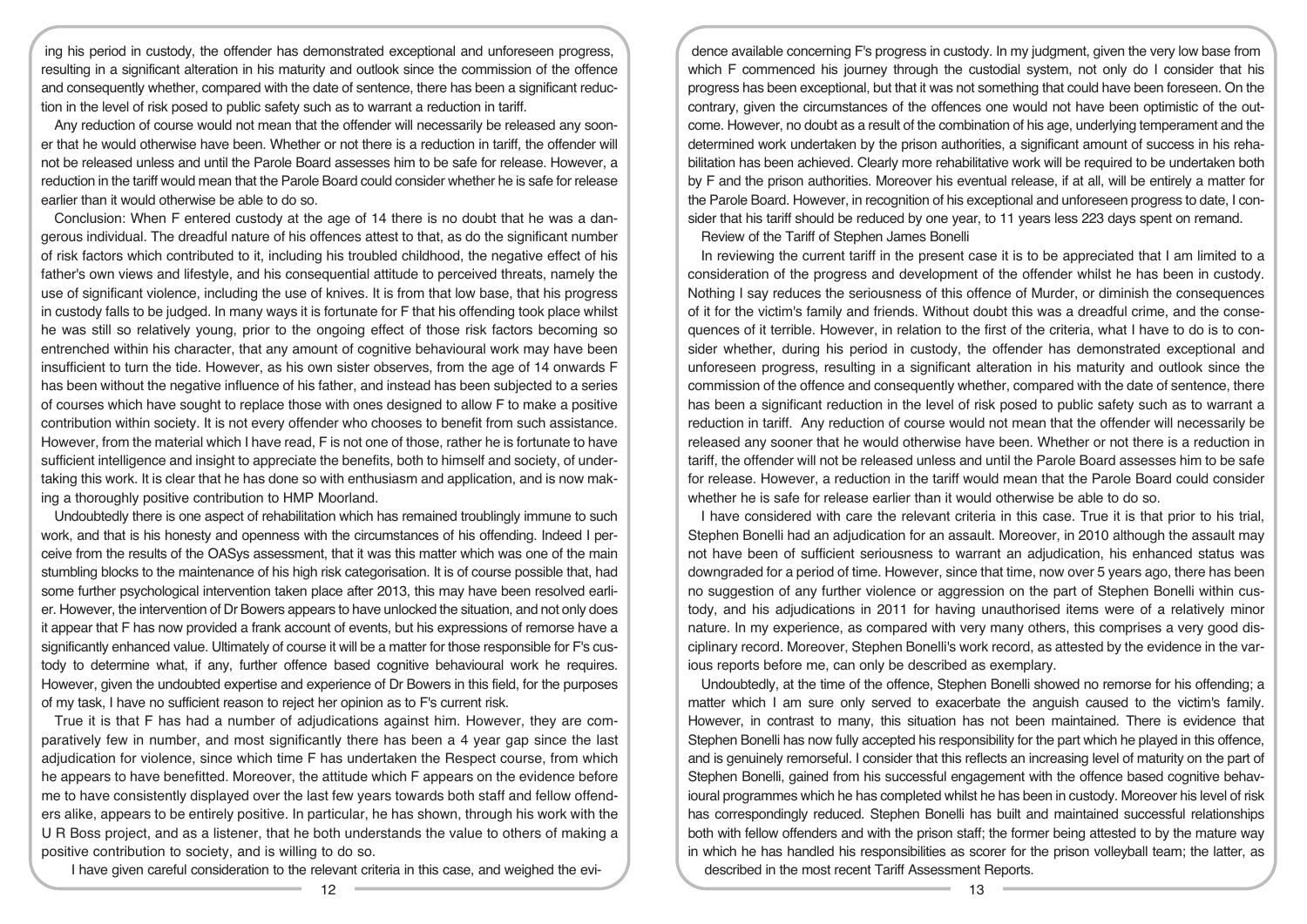Moreover, all of these positive aspects of Stephen Bonelli's maturing character have been sustained over a lengthy period of time, and now in more than one prison. I appreciate that none of these criteria will be conclusive in establishing exceptional progress, nor will they collectively. However, I am satisfied that, by reason of the further roles which he has undertaken, including his gym mentoring of injured and disabled offenders, the support which he gives to those undertaking the Resolve course, and when trained, his services as a listener, amply fulfil the extra element of his assumption of responsibility, whereby he has shown himself to be trustworthy for a sufficient period of time. In the circumstances I am satisfied that his progress has not only been exceptional but also, given the low base from which he started, unforeseen. Therefore I consider that although his eventual release, if at all, will be entirely a matter for the Parole Board, these factors should be recognised by a reduction in his tariff of one year, to 14 years less 186 days.

## **Ill-Treatment Of Person Refusing to Perform Military Service**

In today's Chamber judgment 07/06/2016, in the case of Enver Aydemir v. Turkey (application no. 26012/11) the European Court of Human Rights held, unanimously, that there had been: a violation of Article 3 (prohibition of inhuman or degrading treatment) of the European Convention on Human Rights. The case concerned Mr Aydemir's refusal to perform military service because of his religious beliefs, and also the subsequent proceedings against him, and his alleged ill-treatment on account of his refusal. The Court found in particular that Mr Aydemir had been subjected to inhuman and degrading treatment in that he had been assaulted while in pre-trial detention on 24 and 25 December 2009, and had also been repeatedly prosecuted and convicted. The Court also found that the authorities had not displayed the necessary diligence in conducting the investigation, since statements had been taken from Mr Aydemir more than a month after the events and the filing of his complaint, and the criminal proceedings instituted against the main perpetrators of the acts of violence were still pending some six years after the events. The Court found that Mr Aydemir's objection to performing compulsory military service for the benefit of the secular Republic of Turkey did not fall within the scope of Article 9 (right to freedom of thought, conscience and religion) of the Convention, given that the arguments he had put forward for claiming the status of conscientious objector were not motivated by religious beliefs which were in serious and insurmountable conflict with his obligation to perform military service. The Court therefore rejected this complaint as being incompatible with the Convention in accordance with Article 35 § 3.

#### **Sussex Police Must Make Improvements After 11-Year-Old Disabled Girl Detained**

The IPCC has made a series of recommendations to Sussex Police when dealing with the restraint and detention of children and adults in police custody who are vulnerable and have a mental illness. The recommendations follow an investigation into the force's treatment of a girl with a severe developmental disorder on five occasions between 2 February and 2 March 2012. The girl - who was 11 at the time of the incidents, and is referred to as Child H to protect her identity – has a neurological disability which can cause challenging behaviour, with the potential to harm herself and others. Child H spent a total of more than 60 hours in police custody after being arrested three times for minor offences, and on another occasion when she was detained under the Mental Health Act. The girl was held overnight in police cells twice. At the time of the incidents the girl's neurological disability had not been diagnosed, but the force was informed by her mother that she was believed to be suffering from an autism spectrum disorder.

The IPCC found Sussex Police failed to ensure an appropriate adult  $(AA)$  – a parent, guardian or social worker - was present to support Child H in custody. Police were also found to have used handcuffs, leg restraints and spit hoods on Child H, yet on a number of occasions did not record any rationale for their use of force. The investigation found these failings were in part due to Sussex Police's training and force policy. Shortly after the IPCC investigation started, Sussex Police took early steps to establish appropriate protocols with Child H's family to ensure lessons were learned and changes implemented in any future dealings with her.

The IPCC's recommendations to the force include: • improved training on the use of force on children and adults with mental illness, to ensure the use of force is avoided wherever possible • additional training on detaining vulnerable people and the role of an AA; and • ensuring officers are accountable for their use of force. IPCC Commissioner Jennifer Izekor said: "This was a complex investigation, which found Sussex Police officers failed to respond effectively to the needs of a vulnerable child. While it is clear Child H had significant behavioural problems arising from her disability, Sussex Police and, indeed other agencies which were – or should have been - involved, did not appear to have the skills and capacity to respond to her effectively. The situation was exacerbated by the lack of understanding of Child H's complex needs. The IPCC understands it is not possible to train each and every frontline officer to recognise and understand the complexities of all emotional or behavioural issues. But it is important that officers responding to young people with mental health, emotional and behavioural difficulties have a basic understanding of their needs and how best to deal them. I was pleased that shortly after we began our investigation the force engaged with Child H's family to establish appropriate protocols to ensure that lessons were learned and changes implemented in any future dealings with her. We welcome the changes Sussex Police has made to its training and processes since the start of our investigation."

The IPCC's view was that there was a case to answer for misconduct for six custody sergeants for failing to ensure an AA was present, one of whom also failed to transfer relevant information onto the risk assessment; another custody sergeant for failing to ensure that Child H was dealt with expediently whilst in custody; and two police constables for their restraint of Child H in handcuffs. Conduct issues identified during the course of the investigation have been addressed by Sussex Police through management advice. Two further officers - a custody sergeant and an inspector - who in the IPCC's view would have had a case to answer for misconduct for failing to ensure an AA was present, have since retired. No further action was taken against a former front desk enquiry officer who the IPCC believed had a case to answer for misconduct for failing to treat Child H's mother according to her needs; a call handler for failing to log sufficient information about Child H's condition; and against a police constable who, in the view of the investigator, had a case to answer for misconduct.

#### **Revolutionary Communist Group (FRFI) Prisoners Fight Back Issue 151:**

*Whitemoor Protest:* For several weeks last summer long-term prisoners on one wing at HMP Whitemoor had complained about lack of basic toiletries, including toilet roll and washing up liquid, lack of access to new clothes and a range of other complaints about their living conditions. Things came to a head at the end of September when the prison closed the wing kitchen, meaning prisoners were unable to cook their own food. After failing to get staff to address their complaints and having repeatedly requested to see a senior manager to no avail, prisoners staged a peaceful protest by refusing to return to their cells. A manager did then arrive and negotiated, offering the prisoner wing reps a meeting with a governor the following day. The prisoners then returned to their cells.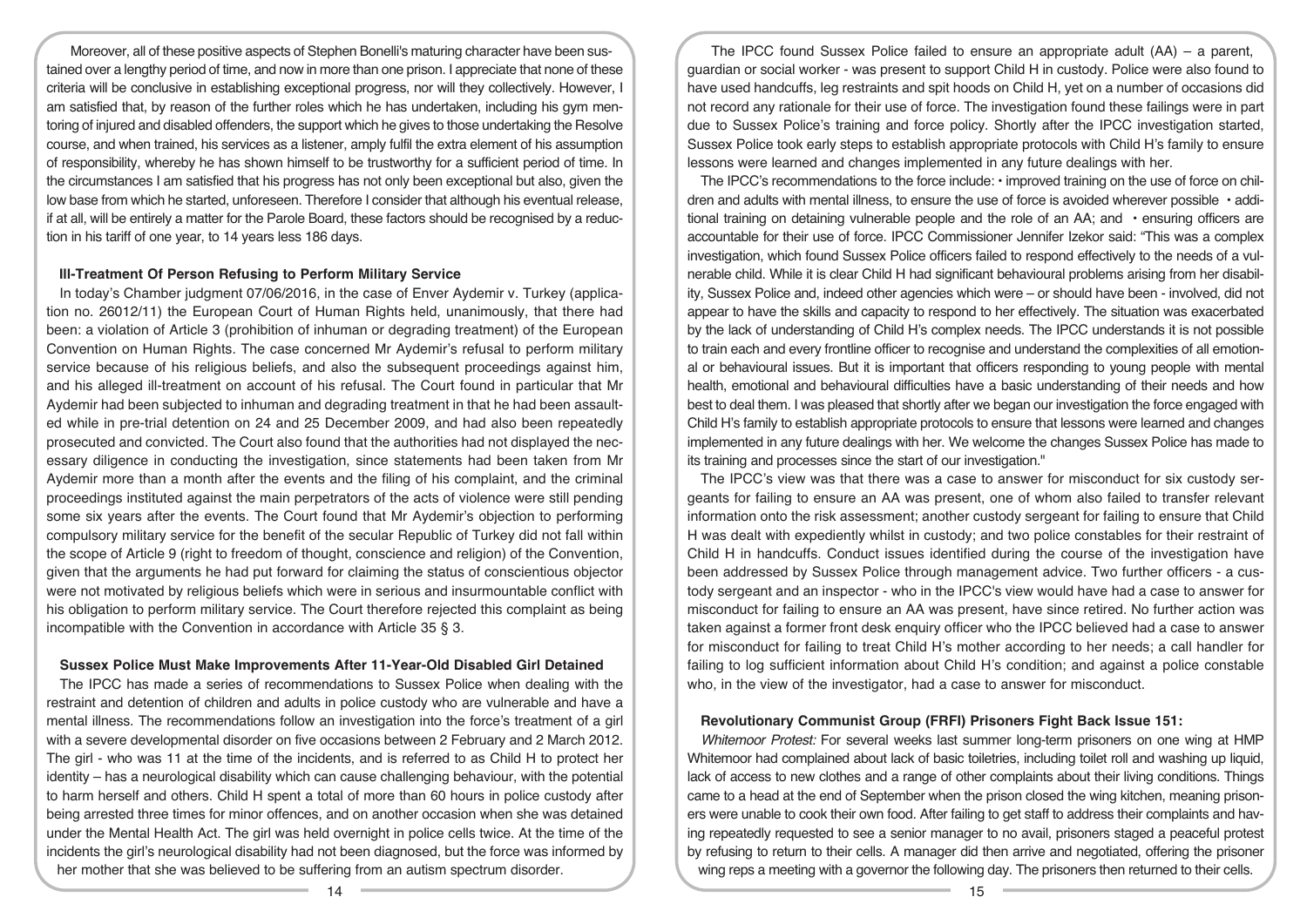The day after the meeting, and two days after the protest, 19 prisoners were placed on report for failing to obey the 'lawful order' to return to their cells. A disciplinary hearing then found them quilty on this charge, ignoring their solicitor's submissions that procedural flaws and breaches of Articles 10 (freedom of expression) and 11 (freedom of association) of the European Convention on Human Rights rendered the charges unlawful. Prison Service headquarters then reviewed the charges and, presumably fearful of the case ending up in court, overturned the guilty findings (inexplicably all except one which is now being further appealed).

*Queen's Speech – Full of Sound and Fury:* Huge media hype surrounded the 'prison reform' announcement in the Queen's speech on 18 May; however the actual content of the changes is relatively small and their significance remains to be seen, although the indication is that, as usual, the 'reform' is nothing of the sort. The 'biggest shake-up of the prison system since the Victorian era', as the government terms it, consists of handing a far greater degree of autonomy than hitherto to the governors of six prisons, with more to follow. Some of the spin is geared to impress liberal commentators with the possibility that such prisons will be able to implement better education, training and rehabilitation, grant more temporary release etc, but the plan clearly also relies on such autonomously run establishments being far freer to sell the labour power of their inmates and make a profit from their incarceration.

Prisoners' Work Strike In Alabama: On 1 May, International Workers Day, a month-long prison labour strike began across the US state of Alabama. Stating 'We will no longer contribute to our own oppression', leaders of the Free Alabama Movement, a national movement against mass incarceration and prison slavery, have been organising for this state-wide prison work stoppage since 2015. Amy Stanley reports. The strike began at Alabama's Holman, Staton and Elmore Correctional Facilities, with St Clair's and Donaldson Facilities following on 9 May. Prisoners announced that unless their demands were met they would refuse to leave their cells to perform the unpaid work which allows the prison to function. A statement on behalf of the striking prisoners said: 'The Free Alabama Movement has chosen the non-violent and peaceful protest strategy of "shutdowns"/work stoppages to combat the multi-billion dollar Prison Industrialized Complex that has incarcerated over 2 million people for the sole purpose of exploitation through free labor, private prisons, exorbitant fees, and more.' 'Instead of being a place for corrections, the Alabama Department of Corrections (ADOC) has been turned into system of capitalism, where thousands of poor, uneducated, and disenfranchised citizens are being forced into labor to support a multi-billion dollar Prison Industrial Complex.' The jobs prisoners are expected to perform range from serving food to 'industry jobs' that allow private companies to profit from prison labour. In Holman 'industry jobs' involve producing licence plates for the state of Alabama, and making sheets and pillowcases for Alabama prisons. St Clair prison contains a vehicle restoration plant, as well as a chemical plant, which, according to the Free Alabama Movement, manufactures over \$25m worth of chemicals per year. In total, Alabama has 17 prison labour industries across correctional facilities, all of which directly profit from prison labour. In retaliation, ADOC locked down whole prisons, with striking prisoners allowed only 'limited movement'. This was coupled with use of the punishment tactic known as 'bird feeding', where prisoners are served significantly smaller meals (an estimate 60% of the normal serving) in order to starve them into submission. This raises concern for the health of all prisoners, but especially for those with conditions such as diabetes, who are usually given a special diet to avoid hypoglycaemia. One prisoner said: 'We're supposed to get a minimum 2,400 calories a day and a minimum of 125 grams of protein a day and the meals that they've been feeding us are not adequate enough

to keep our blood sugar up enough to take our insulin.' - Solidarity with the Alabama Prison Strikers!

*Solidarity with Palestinian Prisoners:* On 24 April 12-year-old Dima Al Wawi was released from prison. She had been arrested on her way to school and accused of carrying a knife. She was imprisoned in Israel's notorious HaSharon women's prison, an overcrowded and filthy gaol, where food is insufficient and often infested with insects, women are routinely denied sanitary items during menstruation and threats, beatings, humiliation and sexual violence, and internal body searches are standard. HaSharon is one of five Israeli prisons run by G4S, which also provide guards at Israeli military bases, and services and equipment to Israeli checkpoints. Dima 'confessed' to wanting to 'stab a Jew with a knife' and was subsequently convicted of attempted voluntary manslaughter and illegal possession of a knife. Her parents were fined NIS8000 (£1,488). Israeli children under 14 are not given prison sentences, however a separate military law enables Palestinian children as young as 12 to be gaoled.

Locking up children: Dima was the youngest ever girl, and one of an increasing number of children to be imprisoned by Israel this year. By February, 438 children were in prison for 'security-related offences' – a rapid increase from 170 in September 2015. In April 2016, 567 Palestinians were arrested, bringing total arrests since October 2015 to 5,334. Following arrest, Palestinians are usually taken to a detention or interrogation centre, - there are four of each across the occupied Palestinian territories and Israel - and then to one of 17 prisons, only one of which is in the occupied territories. There is a 99.7% conviction rate of Palestinians at Israeli military courts and trials often require no evidence.

To visit imprisoned relatives, Palestinians require family visitation permits to enter Israel, which they are routinely denied on 'unspecified security reasons'. A common threat used by Israeli officials during interrogation is that of deportation to Gaza, which in turn is then often a condition of release. Threats to destroy family homes and deport prisoners' whole families are also common and in March the Knesset (Israeli parliament) sought approval to deport to Gaza the family of any Palestinian accused of attacking Israeli settlers, soldiers or police. Seventeen-year-old Mohammed Amarneh was arrested on 2 March; he was beaten on arrest, and then hit repeatedly by an interrogator and IDF soldier. He was sentenced to three months administrative detention and is one of nearly 750 Palestinians held under administrative detention, without charge or trial. These detention orders can be renewed indefinitely, on the basis of undisclosed 'evidence' that neither the detainee nor their legal representatives are allowed to view. On 10 May, Ahmed Manasra, now 14 and aged 13 at the time of the alleged offence, was convicted of two counts of attempted murder, despite the lack of any evidence. A video surfaced of a racially abusive mob beating him up and interrogators intimidating him with no legal representatives or family members present. He has been sentenced to the maximum 20 years in prison. Attacks on students and academics: Engineering student Alaa Assaf was arrested following a raid on her family home and was one of at least 14 people arrested in early morning raids on the homes of students at Palestinian universities. Islam Qadah, a student at Bir Zeit university, was released from administrative detention after serving three months in March and is now unable to complete her degree, as a condition of her release was a ban from the university town. Renowned astrophysicist Imad Barghouthi, professor of theoretical space-plasma physics at Al-Quds university and former NASA employee, was sentenced to three months administrative detention on 2 May. This was his second detention; the first followed travel to a conference in the UAE, and an international outcry from the scientific community led to his early release. At time of publication,